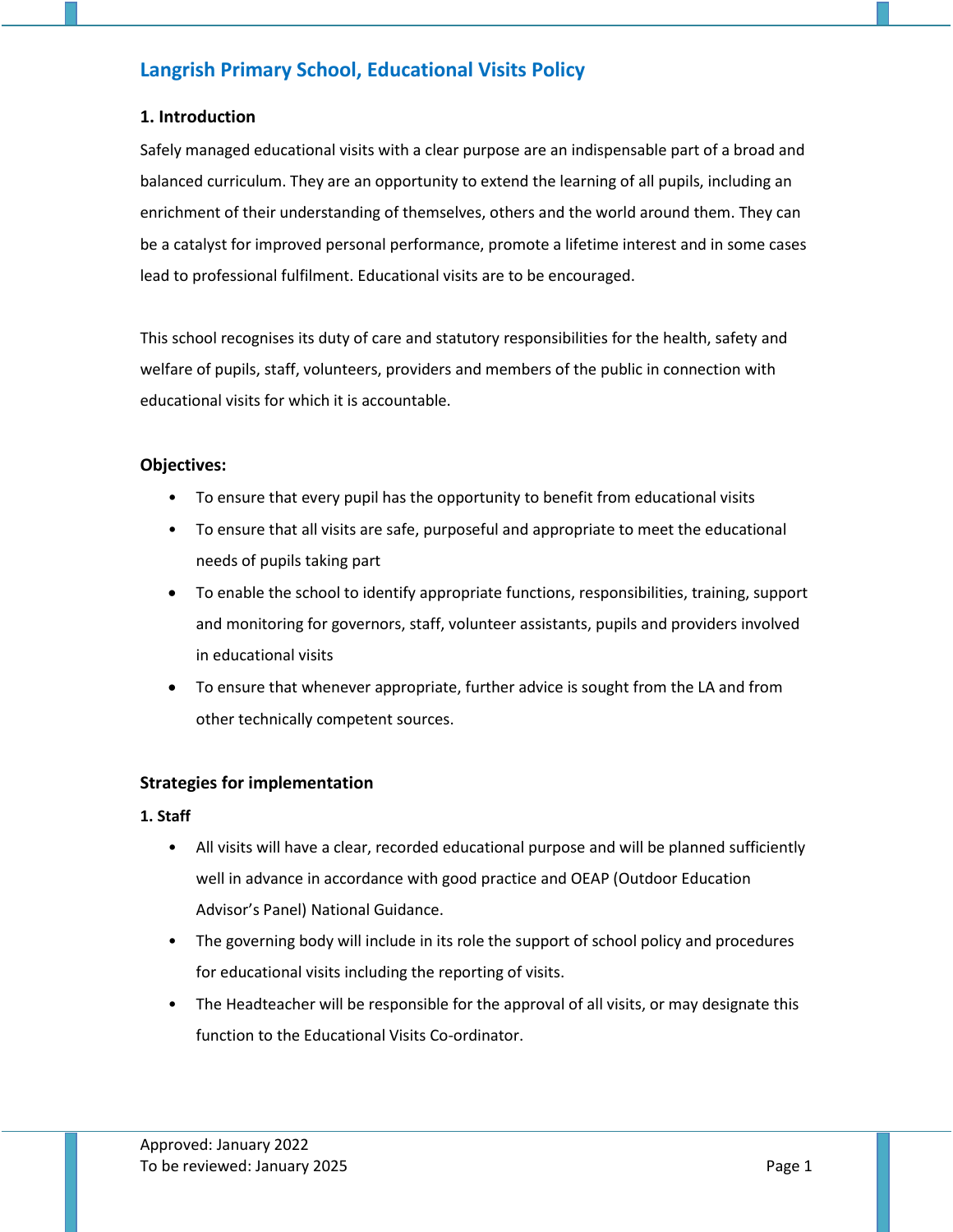# **Langrish Primary School, Educational Visits Policy**

- A named and trained Educational Visits Co-ordinator (EVC) will be appointed to support the governing body and Headteacher; in the absence of a suitably trained Educational Visits Coordinator the Headteacher automatically assumes this role.
- There will be a named and approved Group Leader (and where appropriate, deputy) on all educational visits. This group leader will be specifically competent for the role as detailed in the OEAP National Guidance. If in any doubt, confirmation will be sought from Hampshire County Council Outdoor Education Service.
- The Group Leader will complete an application form before booking a trip (see appendix A).
- The Group Leader will complete the school Risk Assessment form, adopted from County exemplar, at least 2 weeks prior to any trip. Ratios will be outlined in accordance with Hampshire Guidance and assessments will be submitted to the EVC or Head Teacher for approval and shared with all parties involved before departure.
- **Details of any residential visits at home or abroad, or day visits involving activities of a hazardous nature, will be submitted to the LA for endorsement (via Evolve) by the Group Leader at least six weeks before the departure date. These visits will always be accompanied by a member of staff with the Outdoor Leader qualification.**
- The Group Leader will assume full responsibility during the visit, including ongoing risk assessment; they will take the Emergency Procedure card with them.

## **2. Parents / Carers**

- Informed parental consent is required for all educational visits by young people up to the age of eighteen years unless a specific recorded decision to the contrary has been made by the Educational Visits Co-ordinator.
- The school will provide parents and carers with information about policy and procedures relating to the safe management of educational visits.
- Parents and carers will be given sufficient written and supplementary information about educational visits to enable them to make informed decisions and give written consent together with medical and emergency contact details. This information will include the necessity of meeting additional costs and making collection arrangements in certain circumstances.